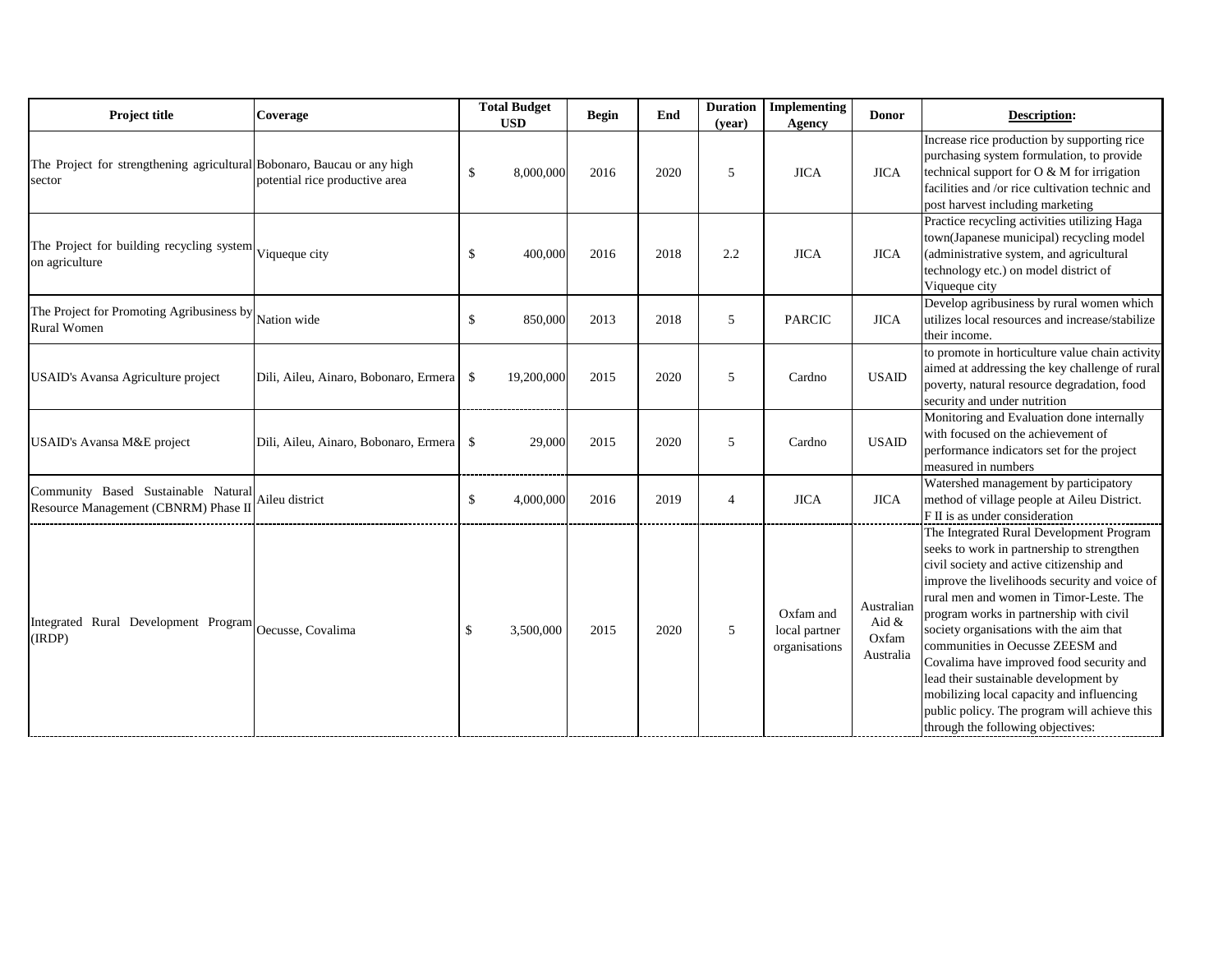| <b>Project title</b>                                                   | <b>Coverage</b>                                                                                                                            | <b>Total Budget</b><br><b>USD</b> | <b>Begin</b> | End      | <b>Duration</b><br>(year) | <b>Implementing</b><br><b>Agency</b> | <b>Donor</b>                                           |                                                                                                                |
|------------------------------------------------------------------------|--------------------------------------------------------------------------------------------------------------------------------------------|-----------------------------------|--------------|----------|---------------------------|--------------------------------------|--------------------------------------------------------|----------------------------------------------------------------------------------------------------------------|
| Conservation Agriculture, Permaculture an Dili/Atauro and Lautem       |                                                                                                                                            | \$<br>1,387,157                   | Aug- $15$    | $Jul-18$ | 3                         | <b>FAO</b>                           | IBSA (India,<br>Brazil and<br>South<br>Africa)<br>Fund | The Pro<br>househo<br>improve<br>through<br>are caus<br>severity<br>change:<br>horticul<br>leading<br>producti |
| Global Climate Change Alliance (GCCA)                                  | Loes Watershed: (Liquica and Ermera<br>Municipalities) Camões, I.P.; Seical<br>Watershed (Baucau and Viqueque<br>Municipality), GIZ        | $\mathcal{S}$<br>5,200,000        | 2013         | 2018     | 5                         | GIZ, Camões,<br>I.P.                 | EU                                                     | Impro<br>populati<br>risks or<br>effects<br>of their<br>liveliho                                               |
| <b>IMPACT</b><br>through<br>Production<br>Cooperatives in Timor-Leste) | (Improving Marketing and 8 Districts (Ainaro, Dili, Bobonaro,<br>Agricultural Ermera, Baucau, Viqueque, Covalima<br>and Oecusse districts) | $\mathcal{S}$<br>1,500,000        | 2014         | 2019     | 6                         | Oxfam                                | NZ                                                     | The Ox<br>farmer<br>enterpri<br>coopera<br>farmers.<br>will hav<br>working                                     |

## **Description:**

bject would contribute to enhanced hold food and nutrition security and e rural livelihoods in Timor-Leste a reduction in food crop losses that sed by the increasing frequency and of droughts (associated with climate and variability) and increase in ltural and fisheries productivity to a sustained increase in agricultural ion by vulnerable rural communities. oving the capacities of selected ions vulnerable to climate change in how to cope with climate change through the sustainable management natural resources; improving of their od options by using local The Oxfam IMPACT Project aims to build cooperatives as agri-business ises. This Activity will work with atives of rice, vegetable and coffee who by sharing assets and labour ve lower production costs than farmers g individually.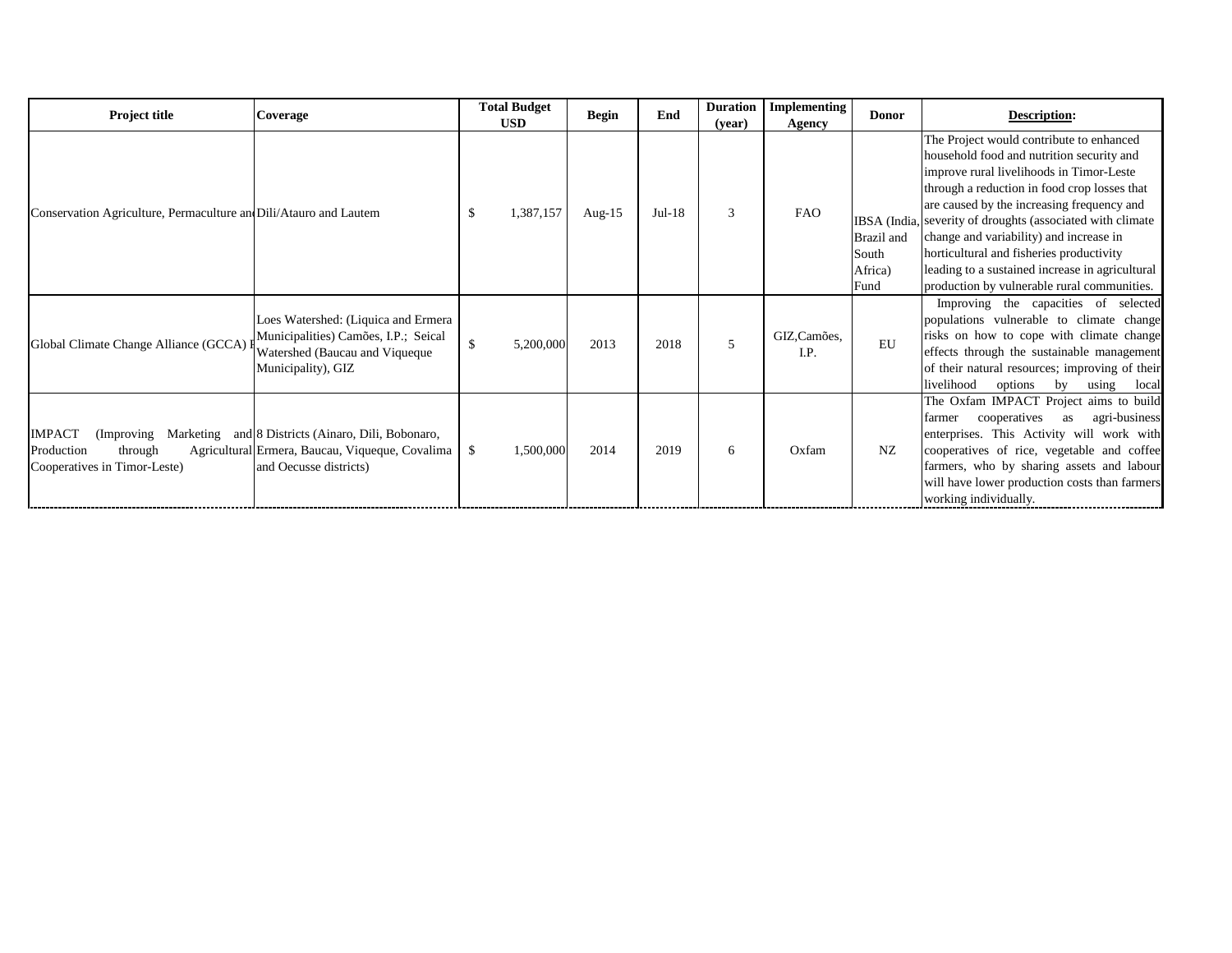| <b>Project title</b>                                                   | <b>Coverage</b>                                   | <b>Total Budget</b><br><b>USD</b> |            | <b>Begin</b> | End  | <b>Duration</b><br>(year) | Implementing<br><b>Agency</b> | <b>Donor</b>      |                                                                                                                                       |
|------------------------------------------------------------------------|---------------------------------------------------|-----------------------------------|------------|--------------|------|---------------------------|-------------------------------|-------------------|---------------------------------------------------------------------------------------------------------------------------------------|
| Improving farmer profits from beef cattle b Bobonaro, Manufahi, Lautem |                                                   | <b>USD</b>                        | 1,800,000  | 2012         | 2020 | 9                         | <b>ACIAR</b>                  | Australian<br>Aid | Define a<br>efficien<br>under sr<br>range of<br>within 7<br>that has<br>approac<br>market<br>small-ho<br>Leste; D<br>compete<br>RD&E: |
| Partnership for Aquaculture Development National                       |                                                   | <b>USD</b>                        | 4,000,000  | 2014         | 2019 | 6                         | <b>NIWA</b>                   | NZ                | This p<br>governn<br>direct a<br>increasi<br>Timores<br>producti<br>that is a                                                         |
| Partnership for Aquaculture Development   National                     |                                                   | $\boldsymbol{\mathsf{S}}$         | 4,000,000  | 2014         | 2019 | 6                         | <b>NIWA</b>                   | NZ                | This p<br>governn<br>direct a<br>increasi<br>Timores<br>producti<br>that is a                                                         |
| Promoting Agribusiness by Rural Women                                  | Aileu, Ainaro, Baucau, Bobonaro,<br>Suai, Liquica | <b>USD</b>                        | 190,176    | 2013         | 2018 | 6                         | <b>PARCIC</b>                 | <b>JICA</b>       | Japanes<br>to prom<br>women<br>generati                                                                                               |
| TOMAK (To'os ba Moris Diak - Farming f Baucau, Bobonaro, Viqueque      |                                                   | $\boldsymbol{\mathsf{S}}$         | 18,244,038 | 2016         | 2021 | 6                         | Adam Smith<br>International   | Australian<br>Aid | <b>TOMAI</b><br>program<br>governn<br><b>TOMAI</b><br>househo<br>sustaina<br>through<br>will:<br>1. establ<br>good nu<br>and          |

## **Description:**

achievable performance, production, cy and market goals for Bali cattle mallholder management across a farming systems and environments Fimor Leste; Develop a framework a market-led, "demand-pull" ch for social change and business and chain development to commercialise older cattle production in Timor Develop mechanisms and core ence for Timor Leste beef cattle agency staff to support

This project will contribute to meeting ment Nutritional Goals by increasing ccess to fish for the rural poor and by ng the availability of fish to the se population through increased ion and availability of fish at a price ffordable for rural and urban poor. roject will contribute to meeting ment Nutritional Goals by increasing ccess to fish for the rural poor and by ng the availability of fish to the se population through increased

ion and availability of fish at a price ffordable for rural and urban poor. se NGO(PARCIC) support local NGO

ote the local products and encourage in rural area for income on(basically nation wide)

K is a new agricultural livelihoods

n funded by the Australian

nent's aid program in Timor-Leste. K's goal is to ensure its selected rural holds live more prosperous and

ble lives. TOMAK will achieve this parallel and linked interventions that

lish a foundation of food security and trition for targeted rural households;